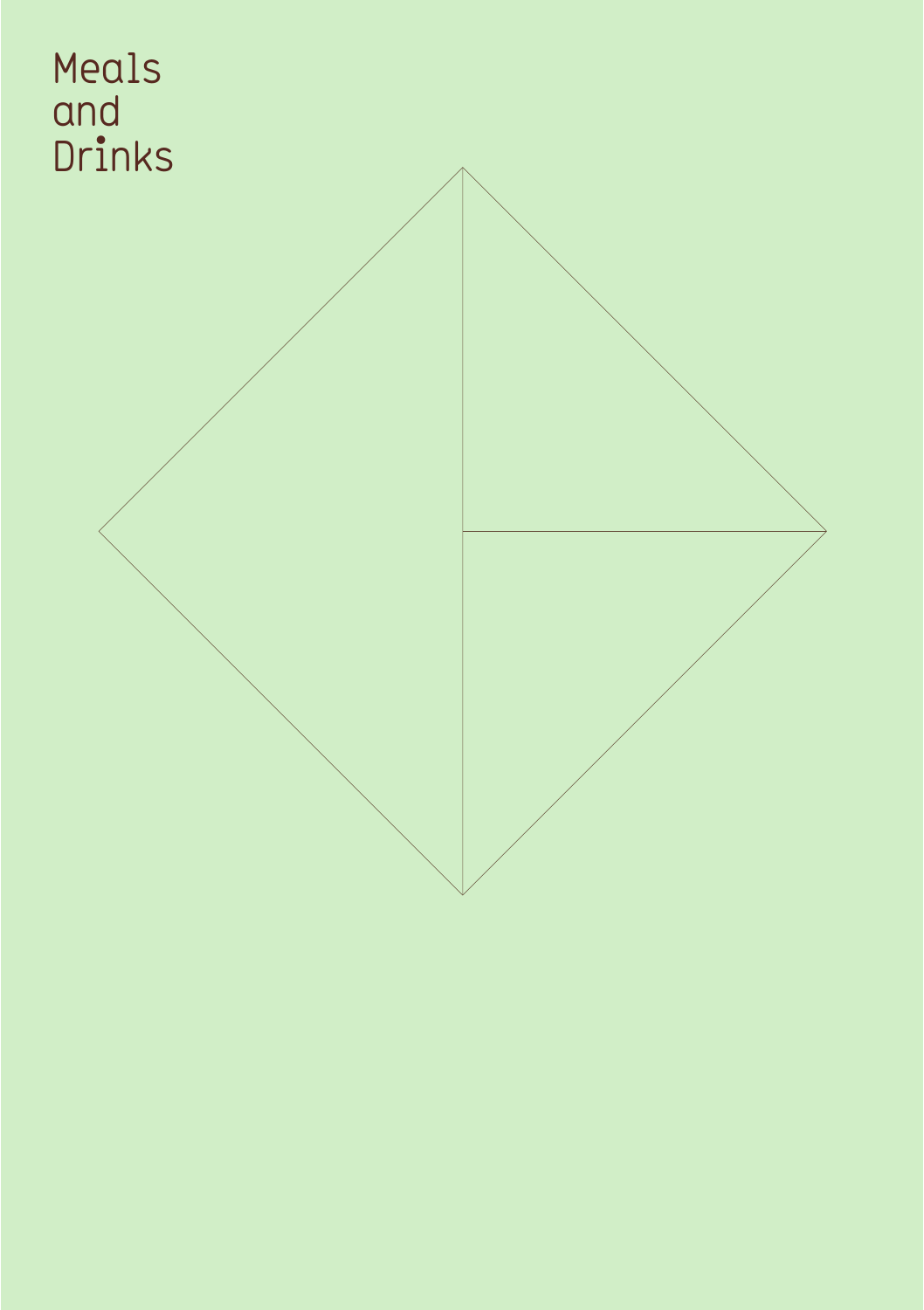# **BREAKFAST BREAKFAST BREAKFAST D8:00 to 14:30**



Joseph Brot supplies the \*La Marianne' - bread, the rolls, organic croissants and rye bread. The ingredients are exclusively organic and regional.

We use regional products from organic farming and speciesappropriate breeding.

Georgian Breakfast: baked yeast dough dumpling with a mozzarella cheese filling topped with a fried egg, cherry tomato salad with a red basil dressing (ca. 20 min)  $_{A,C,G}$ Oriental Breakfast: Labne (yogurt) Za'tar in olive oil, hummus, aubergine spread soft cheese, cherry tomato salad Sumac dressing, pomegranate seeds and pita bread A, G, N Russian Breakfast: devilled egg with smoked salmon, pâté roll, red beet salad, and pancake with orange walnut cream, bread and Mamont Vodka A, C, D, G, H Russian Breakfast without Vodka Viennese Breakfast: ham, cheese, soft-boiled egg, homemade apricot jam or honey, butter, two Kaiser rolls and one croissant  $_{A, C, G}$ Brioche with poached eggs, ham, sauce Hollandaise and Tomato compote A, c, G Scrambled eggs with sugar snap peas, smoked salmon and fresh herbs  $\epsilon_0$ Omelet with tomato chutney, buffalo mozzarella and basil  $p$ esto  $c, G, H$ Lamb omelette with peppers, arugula and adjika cream c.G Omelet with garlic, crayfish, roasted cauliflower and salt 13,80 12,90 16,50 13,50 13,80 8,50 8,50 8,00 8,00 9,50

lemon yogurt  $B, C, G$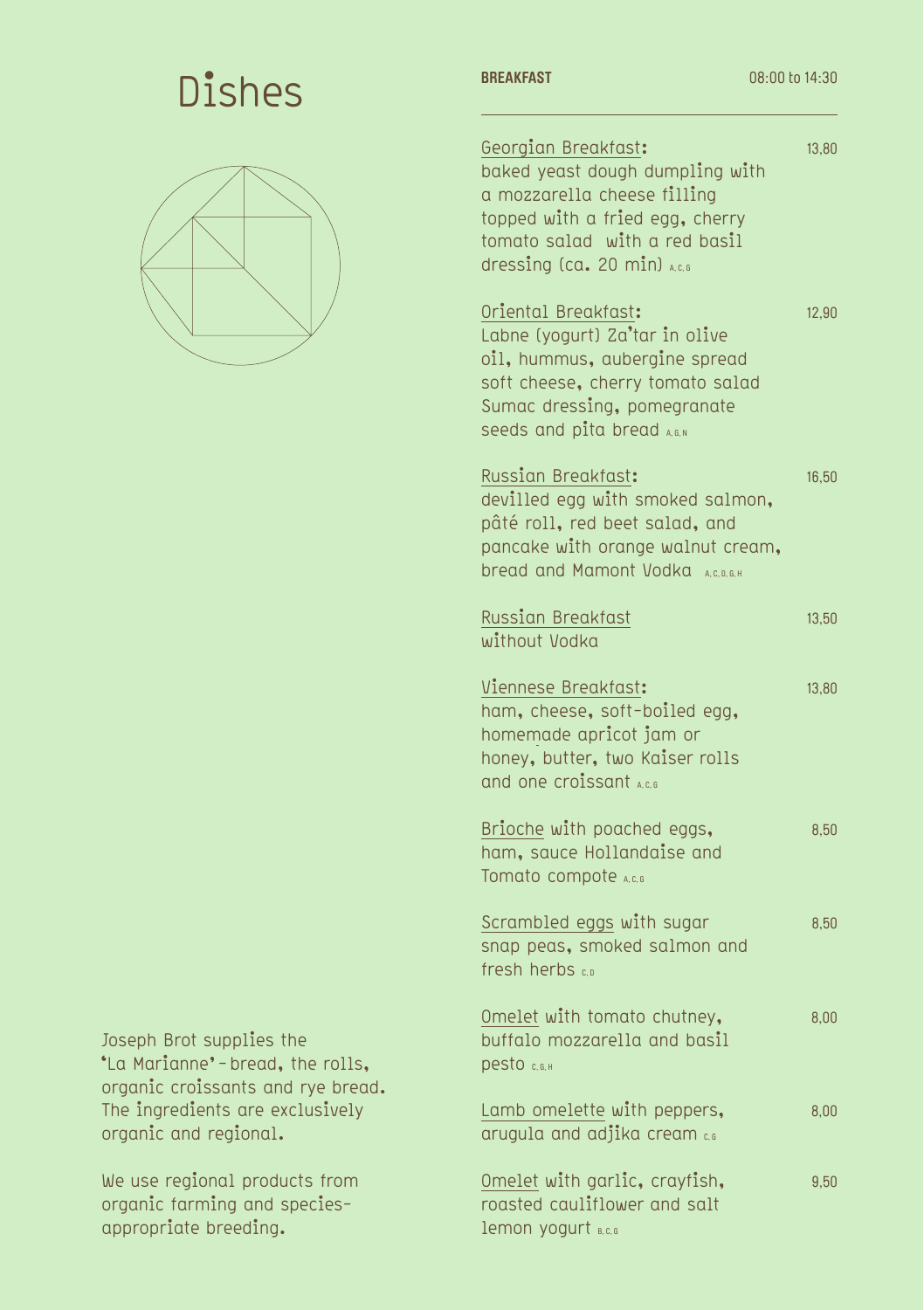| Two eggs sunny-side up with<br>ham or bacon c                                                                 | 7,00 |
|---------------------------------------------------------------------------------------------------------------|------|
| Two eggs sunny-side up $\epsilon$                                                                             | 5,50 |
| Soft boiled egg with bread<br>sticks roasted in butter $_{A,C,G}$                                             | 3,50 |
| Croissant with omelette,<br>camembert and parsley A.c.                                                        | 8,00 |
| Joseph's rye bread with avocado,<br>poached egg, rocket salad and<br>Smoked salmon A.C.D                      | 9,50 |
| Hommus: chickpea spread<br>with olives, vegetables sticks,<br>served with pita bread<br>$(\nu$ egan) $_{A,N}$ | 6,50 |

### **SWEET DISHES**

| Muesli with yogurt, fresh fruits<br>and buckthorn berry syrup A, G, H                                                 | 7,00 |
|-----------------------------------------------------------------------------------------------------------------------|------|
| Fresh fruits and yogurt $\epsilon$                                                                                    | 5,80 |
| Coconut milk rice with mango<br>ragout and roasted cashew nuts<br>(served warm or cold, vegan) H                      | 6,90 |
| Chia pudding with almond milk,<br>berry sauce and pistachios $\,$ $_{\textrm{\tiny{H}}}$                              | 6,90 |
| Organic oatmeal with blueberries,<br>banana, roasted almonds<br>and maple syrup A,G<br>(vegan possible with oat milk) | 6,50 |
| Blueberry pancakes with<br>crème fraiche, fresh berries<br>and mint A.c.G                                             | 7,00 |

| 8.50 |
|------|
|      |
|      |
|      |
| 4.80 |
|      |
|      |

| Serving of ham $-3,80$                                   |
|----------------------------------------------------------|
| Serving of grilled bacon $-3,40$                         |
| Serving of smoked salmon $_0 - 5,90$                     |
| Serving of Emmental cheese $s - 3,80$                    |
| Serving of butter $\epsilon - 1,30$                      |
| Homemade apricot jam or honey $-1,80$                    |
| Pita bread $_4 - 1.60$                                   |
| One organic roll from Joseph $A, G = 1, 60$              |
| Slice of Joseph's rye bread $A - 0.90$                   |
| One portion of organic 'La Marianne' bread from          |
| $Joseph A - 2.30$                                        |
| One slice of organic seed bread, gluten-free, vegan from |
| $Joseph A - 1,60$                                        |
| One Croissant by Joseph $A, G = 2,90$                    |
|                                                          |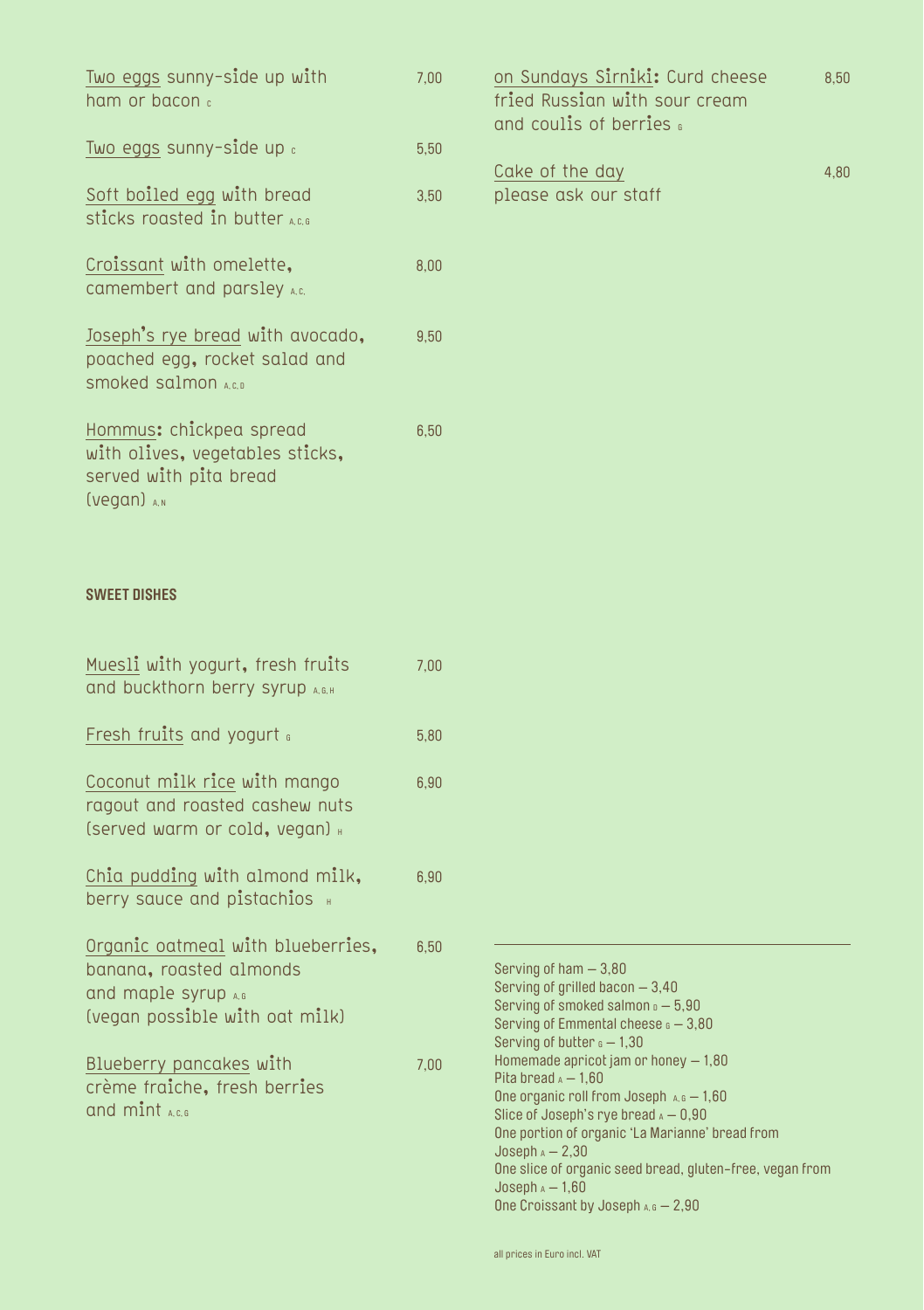#### **STARTERS**

| Carrots stuffed with walnut,<br>onion, saffron and herbs (vegan possible) $H, L$                                   | 6,50                |
|--------------------------------------------------------------------------------------------------------------------|---------------------|
| Three kinds of spreads:<br>Aubergine, Purple Haze Carrot Hommus and<br>Sweet potato goat cheese with bread A, G, N | 7,00                |
| Aubergine roll with walnut filling,<br>fresh herbs, pomegranate seeds and bread<br>(vegan) $H, L$                  | 6,80                |
| Beetroot salad with parsley,<br>coriander, dill and fillet of matie<br>(young herring) c, D                        | 6,50                |
| Salad of eggplants with tomatoes<br>and bell pepper and fresh herbs (vegan)                                        | 8,00                |
| Hommus with olives, vegetable<br>Sticks and pita bread (vegan) A, N                                                | 6,80                |
| Georgian salad with adjika sauce                                                                                   | 6,80                |
| Variety of antipasti<br>for 2 persons or more                                                                      | Per Person<br>16,00 |

# **SOUPS**

| Soup of the day                                                     | 5.00 |
|---------------------------------------------------------------------|------|
| Red lentil soup with tahina-yogurt<br>and pomegranate seeds G, L, N | 5.50 |

### **DESSERTS**

 $\sim$ 

| Two kinds of crème brulée<br>with tonka and orange, and fruit coulis c, G | 9.00                |
|---------------------------------------------------------------------------|---------------------|
| Semolina flummery with<br>fruit coulis and almond waffle A, C, G, H       | 8,00                |
| Terrine of Valrhona chocolate<br>With fruit sorbet (15 min) c, G, H       | 9,50                |
| Sorbet of mango,<br>peach and raspberries on fresh fruit                  | 8,50                |
| Dessert variation<br>for 2 or more people (15 min)                        | per person<br>14.50 |

#### **APPETIZERS**

| Summer salad with pomegranate<br>dressing, pickled vegetables and marinated<br>sheep curd with za'tar coating G, L, N             | 12,00 |
|-----------------------------------------------------------------------------------------------------------------------------------|-------|
| Stained salmon trout on orange-fennel salad<br>C, H, L                                                                            | 14.00 |
| Beef tartar of local beef with pickled root<br>vegetables, mustard mayonnaise and<br>toasted, La Marianne <sup>*</sup> A, C, G, M | 16,00 |
| Khatschapuri: yeast dough pancake<br>with mozzarella and soft cheese filling                                                      | 8.00  |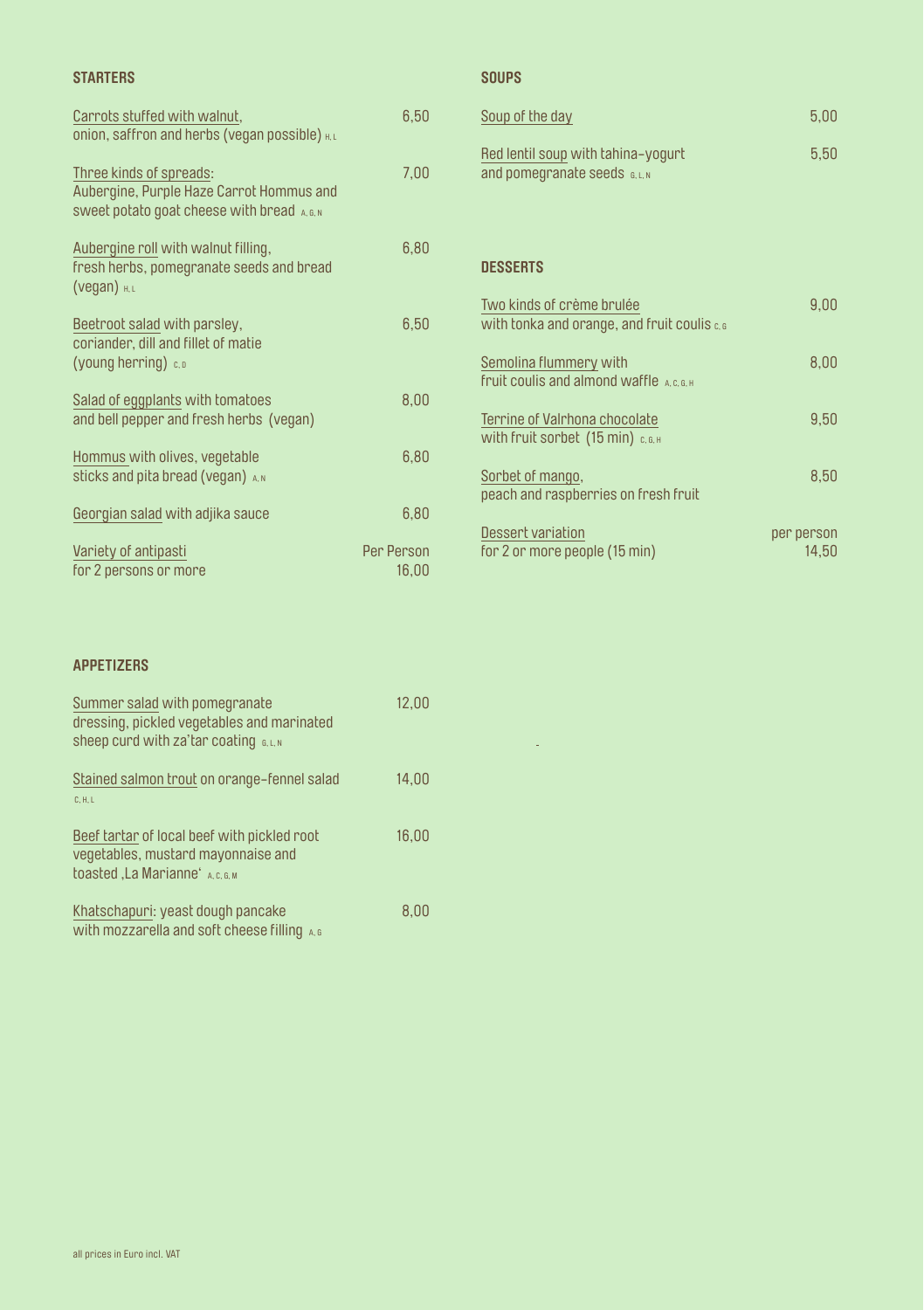**ANSARI RECOMMENDS** 

A la carte 15:30 to 22:00

> Paillard of local beef on fermented Chinese cabbage and tahina yogurt G, L, F, N (Entremet)

# **MAIN DISHES**

| Kwerebi: Georgian ravioli with potato<br>and cheese filling, with sage butter<br>$\left(\text{approx. 15 min}\right)$ $_{\text{A.C.G}}$ | 15,00 |
|-----------------------------------------------------------------------------------------------------------------------------------------|-------|
| Summer vegetables with saffron basmati rice,<br>grilled mushrooms and herbal soy yogurt $_{6,F}$                                        | 17,00 |
| Grilled aubergine with adjika paste,<br>oriental mango yogurt and herb couscous A,G                                                     | 16,50 |
| Pita bread filled with roasted chicken<br>strips and vegetables, served with<br>a spicy adjika-dip A.C.G.L.M.N                          | 15,00 |
| Roasted Arctic char "Eishken Estate"<br>on herb vegetable nage D, G, L                                                                  | 23,50 |
| Kinkhali: Dumplings with meat filling<br>(approx. 20 min) A,c                                                                           | 15,00 |
| Borani: Fried chicken breast 'Supreme'<br>with spinach leaves, cinnamon yogurt<br>and almonds G.H.O                                     | 18,50 |
| Tschakapuli: braised Mattigtaler lamb<br>with sugar pea pods $A, B, L, D$                                                               | 21,00 |

Side dishes Creamy polenta  $G - 3,90$ Leaf salad  $M - 5,50$ Georgian salad with adjika dressing  $A - 6,80$ Pita bread  $_A - 1,60$ Slice of Joseph's rye bread  $A - 0.90$ One portion of 'MARIANNE' from Joseph  $A - 2,30$ One slice of organic seed bread gluten-free, vegan from Joseph  $A - 1,60$  17,00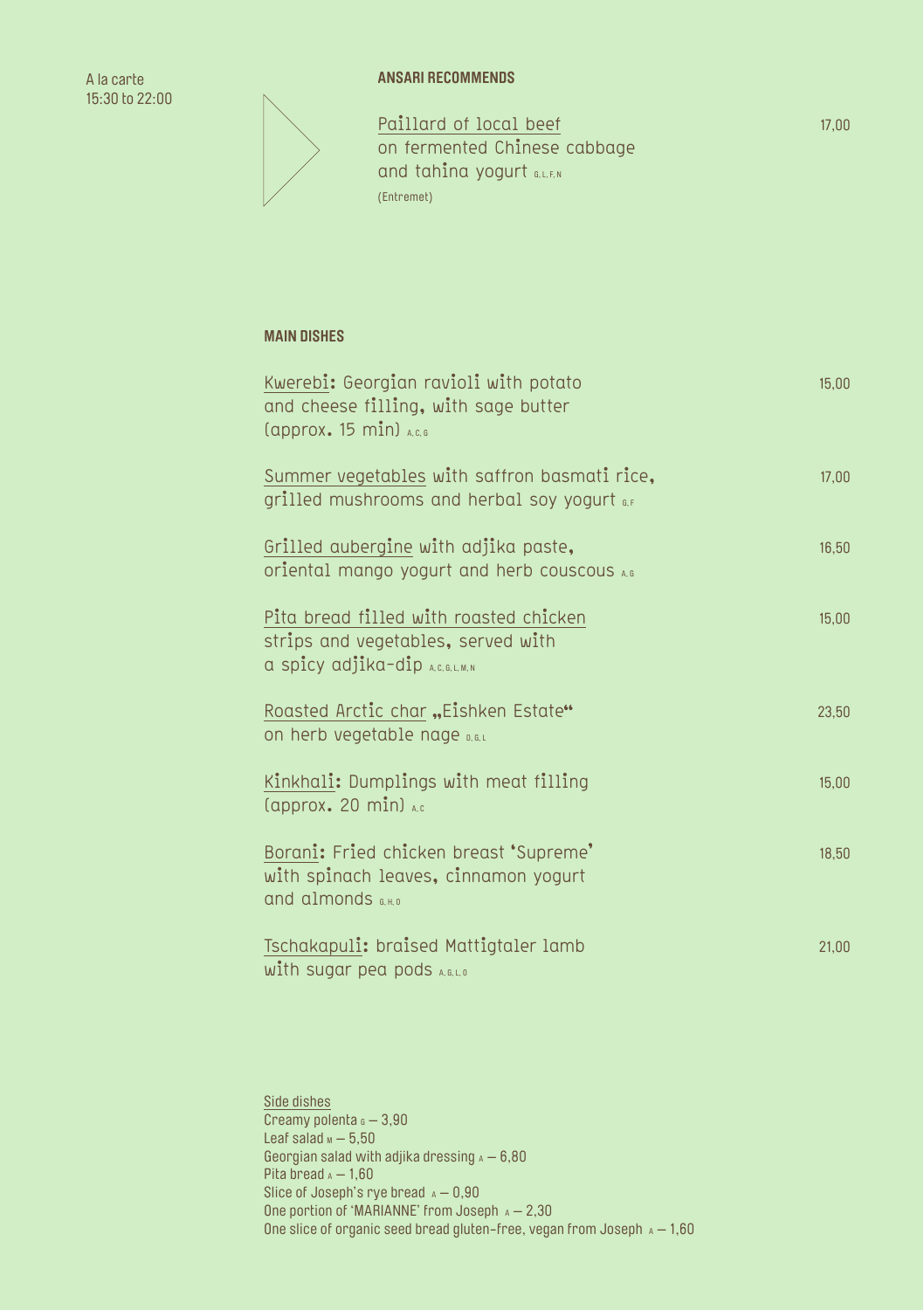# Getränke TEE



### **KAFFEE VON FÜRTH KAFFEE\***

| <b>Espresso</b>                              | 2,50 |
|----------------------------------------------|------|
| kleiner Brauner                              | 2,60 |
| <b>Macchiato</b>                             | 2,80 |
|                                              |      |
| Doppelter Espresso                           | 4,30 |
| Doppelter Brauner                            | 4,40 |
| Verlängerter                                 | 3,50 |
| Verlängerter Brauner                         | 3,60 |
| Melange / Cappuccino                         | 4,20 |
| Café Latte                                   | 5,00 |
|                                              |      |
| Eiskaffee mit hausgemachtem Kardamom Eis     | 6,80 |
| Melange / Cappuccino Haferdrink              | 4,60 |
| Café Latte-Haferdrink                        | 5,50 |
|                                              |      |
|                                              |      |
| <b>HEISSE GETRÄNKE</b>                       |      |
|                                              |      |
| heiße Schokolade mit Milchschaum, Valrhona G | 4,50 |
| heiße Schokolade Haferdrink                  | 4,80 |
|                                              |      |
| Bio-Milch warm oder kalt 0,25 I              | 1,60 |
| Kinderkakao                                  | 2,60 |
|                                              |      |
| <b>Matcha Latte Haferdrink</b>               | 5,80 |
| Matcha Latte                                 | 5,60 |
| Heiße Zitrone                                | 2,50 |

# **VON SCHÖNBICHLER**

| Tasse mit Beuteltee<br>Assam Mangalam Schwarztee<br><b>Bio Kamillentee</b><br><b>Bio Sencha Grüntee</b><br>Bio China Wuyuan Jasmintee                                                                                                   | 3,50             |
|-----------------------------------------------------------------------------------------------------------------------------------------------------------------------------------------------------------------------------------------|------------------|
| Kannentee<br>Bio Pitta Blüten- und Kräutertee<br>(5 min ziehen lassen)<br>Bio Sanddorn, Früchtetee<br>(5 bis 10 min ziehen lassen)<br>Bio Nepal Himalaya View, Grüntee<br>(1,5 min ziehen lassen)<br>Bio China Schwarztee, Golden Yunan | 4,50             |
| (2 min ziehen lassen)<br>Bio China Weißer Tee, Fancy White Peony<br>(2 min ziehen lassen)                                                                                                                                               | 4,70             |
| Thé a la Menthe<br>Marokkanischer Bio Grüntee mit<br>frischer Minze & Zucker                                                                                                                                                            | 4,50             |
| Samowar<br>Tischsamowar für 4 Personen                                                                                                                                                                                                  | 19,00            |
| wir empfehlen zum Samowar:<br>Muraba. eingekochte Früchte Wassermelone<br>Walnuss, Feigen, Kornellkirsche                                                                                                                               | 1,50             |
| <b>PICK-ME-UP-DRINKS</b>                                                                                                                                                                                                                |                  |
| <b>Bloody Mary</b><br>Vodka, Tomatensaft, Zitronensaft,<br>Worcestershire-Sauce, Tabasco,<br>Salz& Pfeffer, Sellerie                                                                                                                    | 8,90             |
| Virgin Mary (Alkoholfrei)<br>Tomatensaft, Zitronensaft,<br>Worcestershire-Sauce, Tabasco,<br>Salz & Pfeffer, Sellerie                                                                                                                   | 6,00             |
| <b>Breakfast Martini</b><br>Gin, Cointreau, Zitronensaft,<br>Orangenmarmelade                                                                                                                                                           | 8,50             |
| Espresso Shot ab 2 (5 cl)<br>Espresso, Vodka, Kaluha                                                                                                                                                                                    | 6,50<br>pro shot |

\*(auf Wunsch koffeinfrei)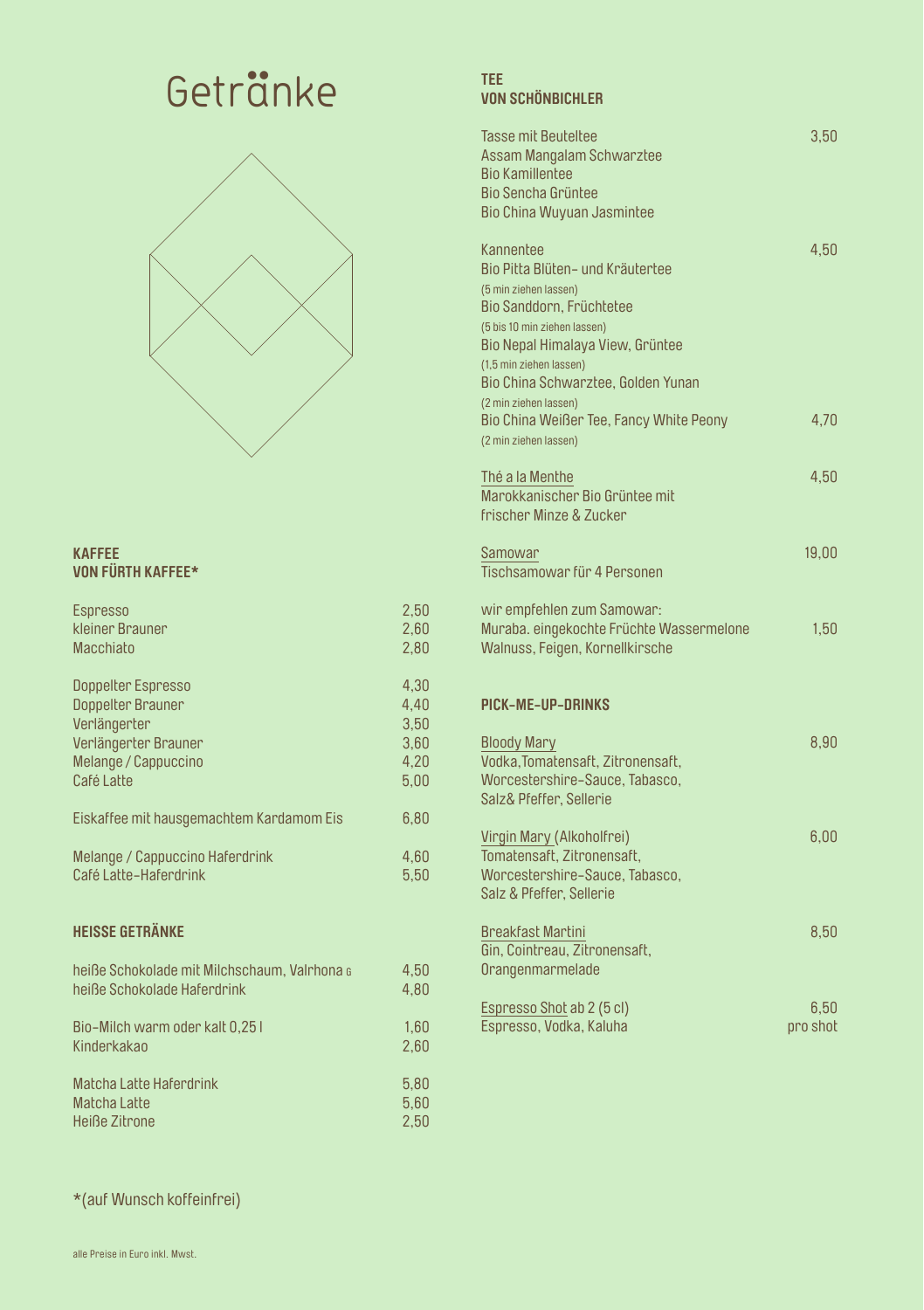| <b>ALKOHOLFREIE GETRÄNKE</b><br><b>LIMONADEN</b>                                                                                                          |                      | <b>CHAMPAGNE</b>                                    |
|-----------------------------------------------------------------------------------------------------------------------------------------------------------|----------------------|-----------------------------------------------------|
| Hausgemachte Limo 0,51                                                                                                                                    | 5,20                 | Champagner<br>Frankreich                            |
| Zitronenmelisse-Limonade<br>Lavendel-Limonade<br>Saisonale Limonade (bitte nachfragen)                                                                    |                      | Bründlmayer                                         |
| Kombucha Classic 0,25 I                                                                                                                                   | 3,90                 | Schlumberge<br>Österreichis<br>Klassik              |
| <b>ORGANICS (100% Bio)</b><br>Simply Cola 0,25 I<br>Viva Mate 0,251<br>Bitter Lemon 0,25 I<br>Ginger Ale 0,251                                            | 4,20                 | Prosecco Spi<br>Terre dei But<br>Rose Prosec        |
| Tonik Water 0,251                                                                                                                                         |                      | <b>Bosco del Me</b>                                 |
| <b>Red Bull</b><br><b>Red Bull Sugarfree Dose</b>                                                                                                         | 4,20<br>4,20         | Pet Nat Raza,                                       |
| Thomas Henry Tonic Water 0,201<br>Thomas Henry Ginger Beer 0,20 I                                                                                         | 3,40<br>3,40         | <b>SPARKLING A</b>                                  |
| Fentimens Rose Lemonade 0,27 I                                                                                                                            | 4,50                 | Weißwein ge                                         |
| Coca Cola Light 0,331                                                                                                                                     | 3,80                 | <b>Aperol Sprizz</b>                                |
| Vöslauer, Mineral still / prickelnd 0,33 l<br>Vöslauer, Mineral still / prickelnd 0,75l<br>Soda 0,251                                                     | 3,20<br>5,50<br>1,80 | <b>Aperol Spriz:</b><br>Prosecco Leo                |
| Soda Zitrone oder S. Holunder oder<br>S. Himbeer* 0,25 I (Jugendgetränk)<br>Soda Zitrone oder S. Holunder oder                                            | 2,50<br>3,80         | <b>Hugo Prosec</b><br>Prosecco, Ho<br>Minze, Zitron |
| S. Himbeer* 0,51                                                                                                                                          |                      | <b>Hugo Prosec</b><br>mit Gurkensi                  |
| <b>BIO NATURTRÜBE FRUCHTSÄFTE</b>                                                                                                                         |                      | Prosecco mil                                        |
| Apfel von Hasenfit, 0,25L<br>Apfel Karotte Orange von Hasenfit, 0,25 I<br>Apfel Karotte Rote Rübe von Hasenfit, 0,25 I<br>Traube rot von Meinklang 0,25 l | 3,80                 | <b>Bellini mit Pfi</b><br>Prosecco, Pf              |
| Birne von Hoflieferanten 0,25 l                                                                                                                           |                      | La Rose<br>Prosecco, Fe                             |
| Säfte gespritzt 0,25 l<br>Säfte gespritzt 0,5 l                                                                                                           | 2,90<br>4,60         | Rosenblätter                                        |
| Säfte mit Leitungswasser 0,25 l<br>Säfte mit Leitungswasser 0,51                                                                                          | 2,30<br>3,90         | Campari Sod                                         |
| Orangensaft frisch gepresst 0,125 l                                                                                                                       | 3,20                 | Campari Ora                                         |
| <b>BIER VOM FASS</b><br>STIEGL GOLDBRÄU, PILSNER URQUELL, COLUMBUS                                                                                        |                      | Campari Mila<br>Campari, Ant<br>Prosecco, Mi        |
|                                                                                                                                                           |                      | <b>Lillet Spritzer</b>                              |
| Krügerl 0,51<br>Seidl 0,31<br><b>Pfiff 0,21</b>                                                                                                           | 4,50<br>3,80<br>2,70 | Lillet, Holund<br>Cointreau Fiz                     |
|                                                                                                                                                           |                      | Cointreau, Li                                       |
| Radler, mit Almdudler 0,51<br>Radler, mit Almdudler 0,31<br>Alkoholfreies Bier 0,51                                                                       | 4,40<br>3,80<br>4,50 | Port o'Tonik<br>Portwein/ro:                        |

| Champagner Brut Premier Roederer,<br>Frankreich                                        | 64,00      |
|----------------------------------------------------------------------------------------|------------|
| Bründlmayer Rosé Sekt, Österreich, Langenlois                                          | 48,00      |
| Schlumberger Rosé Brut<br>Österreichischer Sekt g.U. Burgenland,<br><b>Klassik</b>     | 5,90/38,00 |
| Prosecco Spumante Millesimato DOC Brut,<br>Terre dei Buth, BIO, Italien                | 4,80/32,00 |
| Rose Prosecco Spumante DOC Brut, BIO<br>Bosco del Merlo, Italien                       | 4,50/29,00 |
| Pet Nat Raza, Quinta da Raza, Vinho Verde                                              | 6,50/35,00 |
| <b>SPARKLING APERITIFS</b>                                                             |            |
| Weißwein gespritzt                                                                     | 3,50       |
| Aperol Sprizz mit Grünem Veltliner Weißwein                                            | 5,90       |
| <b>Aperol Sprizz mit Prosecco</b><br>Prosecco Leone                                    | 6,90       |
| <b>Hugo Prosecco</b><br>Prosecco, Holunderblütensirup, Soda,<br>Minze, Zitronescheiben | 5,60       |
| <b>Hugo Prosecco Pepe</b><br>mit Gurkensirup und Basilikum                             | 6,50       |
| Prosecco mit Kalamansisorbet                                                           | 6,50       |
| Bellini mit Pfirsich oder Dirndlmark<br>Prosecco, Pfirsichmark/Dirndl                  | 5,50       |
| La Rose<br>Prosecco, Fentimans Rose Limonade,<br>Rosenblätter                          | 5,60       |
| Campari Soda                                                                           | 6,50       |
| Campari Orange mit frischem Orangensaft                                                | 7,50       |
| Campari Milano<br>Campari, Antica Formula, Cranberry,<br>Prosecco, Minze               | 7,50       |
| <b>Lillet Spritzer</b><br>Lillet, Holundersirup, Prosecco, Gurke                       | 6,90       |
| <b>Cointreau Fizz</b><br>Cointreau, Limettensaft, Soda                                 | 5,60       |
| Port o'Tonik<br>Portwein/rosso/bianco                                                  | 7,50       |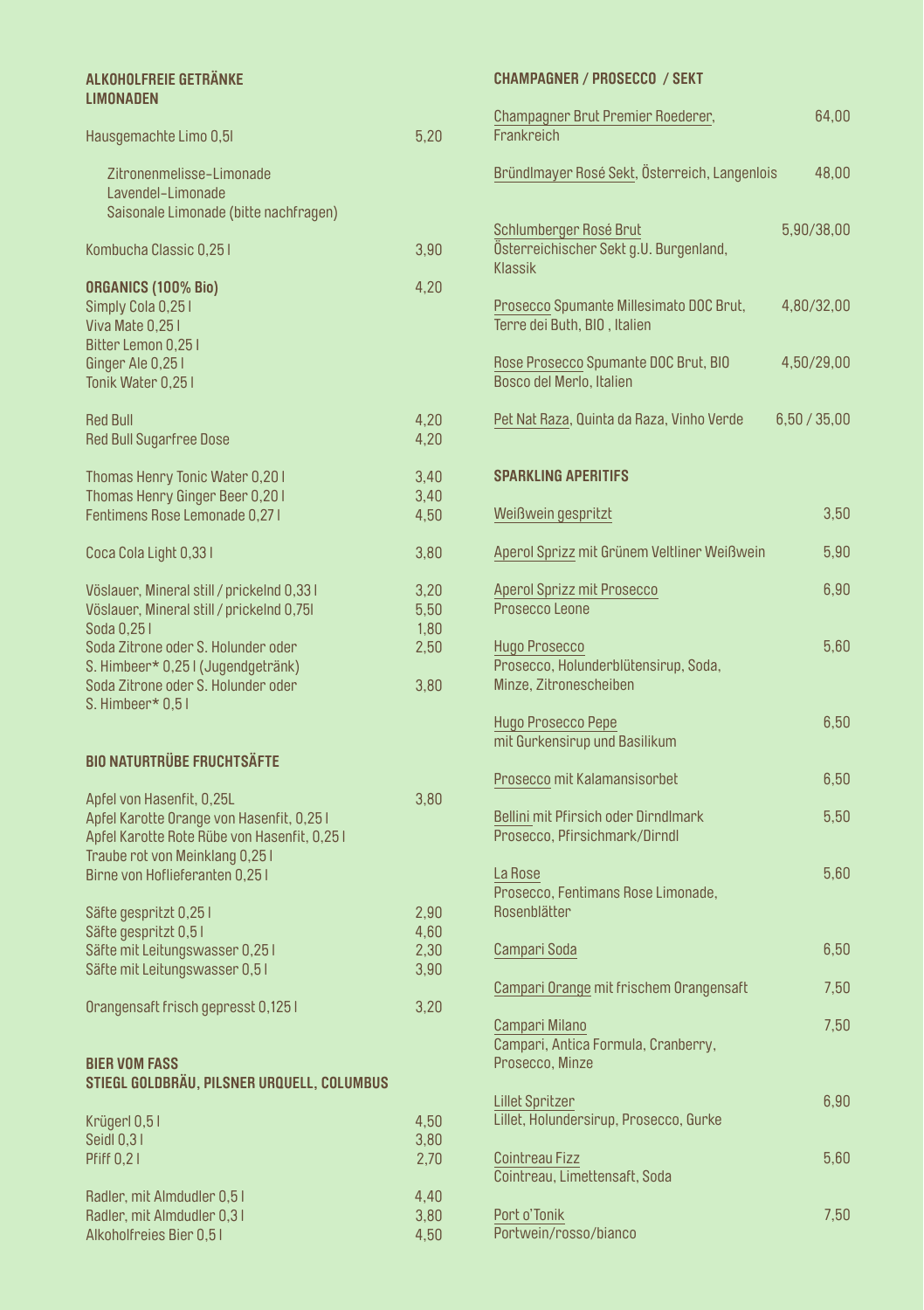#### **LONGDRINKS**

| PIMM'S 6 cl<br>Organics Ginger Ale, Gurke,<br>Orange, Zitrone, Minze                                                  | 9,00  |
|-----------------------------------------------------------------------------------------------------------------------|-------|
| Gin Tonic Hendrick's & Organics Tonic                                                                                 | 10,50 |
| Gin Tonic Monkeys 47 & Thomas Henry Tonic                                                                             | 11,50 |
| <b>Gin Tonic The Herbal</b><br>The Botanist Gin, Thomas Henry Tonic Water,<br>Rosmarinzweig                           | 11,50 |
| Gin Tonic Tanqueray 10 & Organics Tonic                                                                               | 9,50  |
| <b>Mamont Siberian Wellness</b><br>Mamont Vodka, Soda, Zitronen                                                       | 11,50 |
| <b>COCKTAILS</b>                                                                                                      |       |
| Negroni<br>Tanqueray No10 Gin, Antica Formula, Campari                                                                | 10,50 |
| <b>Marrakesh</b><br>Gin, Thé à La Menthe, Zitronenmelissensirup,<br>Zitronensaft, Minze                               | 9,80  |
| <b>Moscow Mule</b><br>Wodka/Gin, Organics Ginger Beer, Angostura,<br>Limettensaft, Gurkenschale                       | 9,50  |
| <b>Old Fashioned</b><br>Bourbon Whiskey, Zuckersirup,<br>Angostura Bitter, Orangenzeste                               | 10,50 |
| <b>First Sin</b><br>Bourbon Whiskey oder Gin,<br>Frische Granatapfelsaft, Zuckersirup, Zitrone                        | 10,50 |
| <b>The Communist</b><br>Sloeberry Gin, Orangensaft, Cherry brandy,<br>Zitronensaft                                    | 9,50  |
| Martini Dry von Luis Buñuel<br>Tanqueray No. 10, Noilly Prat Wermut,<br>Angostura                                     | 9,50  |
| <b>Bloody Mary</b><br>Wodka, Tomatensaft, Zitronensaft,<br>Worcestershiresauce, Tabasco,<br>Salz&Pfeffer, Sellerie    | 8,90  |
| Virgin Mary (Alkoholfrei)<br>Tomatensaft, Zitronensaft,<br>Worcestershire-Sauce, Tabasco, Salz & Pfeffer,<br>Sellerie | 6,00  |

# **PORTWEINE 5 CL**

| Madeira 15 years old Malmsey<br>Blandy's, Madeira, Portugal                                    | 5,90         |
|------------------------------------------------------------------------------------------------|--------------|
| Port Tawny 10 Years old, Burmester,<br>Douro, Portugal                                         | 4,20         |
| Port Ruby Reserve Sotto Voce Burmester,<br>Douro, Portugal                                     | 3,90         |
| <b>SHERRY 5 CL</b>                                                                             |              |
| Lustau pedro Ximenez San Emilio<br>Lustau Jarana Fino, very dry                                | 7,00<br>7,00 |
|                                                                                                |              |
| <b>WERMUT 5 CL APERITIFWEINE</b>                                                               |              |
| Carpano Antica Formula, Milano,                                                                | 6,00         |
| <b>Italien</b><br>La Quintinye Rouge, Charente,                                                | 6,00         |
| Frankreich<br>La Quintinye Extra Dry, Charente,                                                | 6,00         |
| Frankreich<br>La Quintinye Bianco, Charente,                                                   | 6,00         |
| Frankreich<br>Punt e Mes, Turiner Region Italien<br>Noilly Prat Dry Vermouth,<br>Südfrankreich | 5,50<br>6,00 |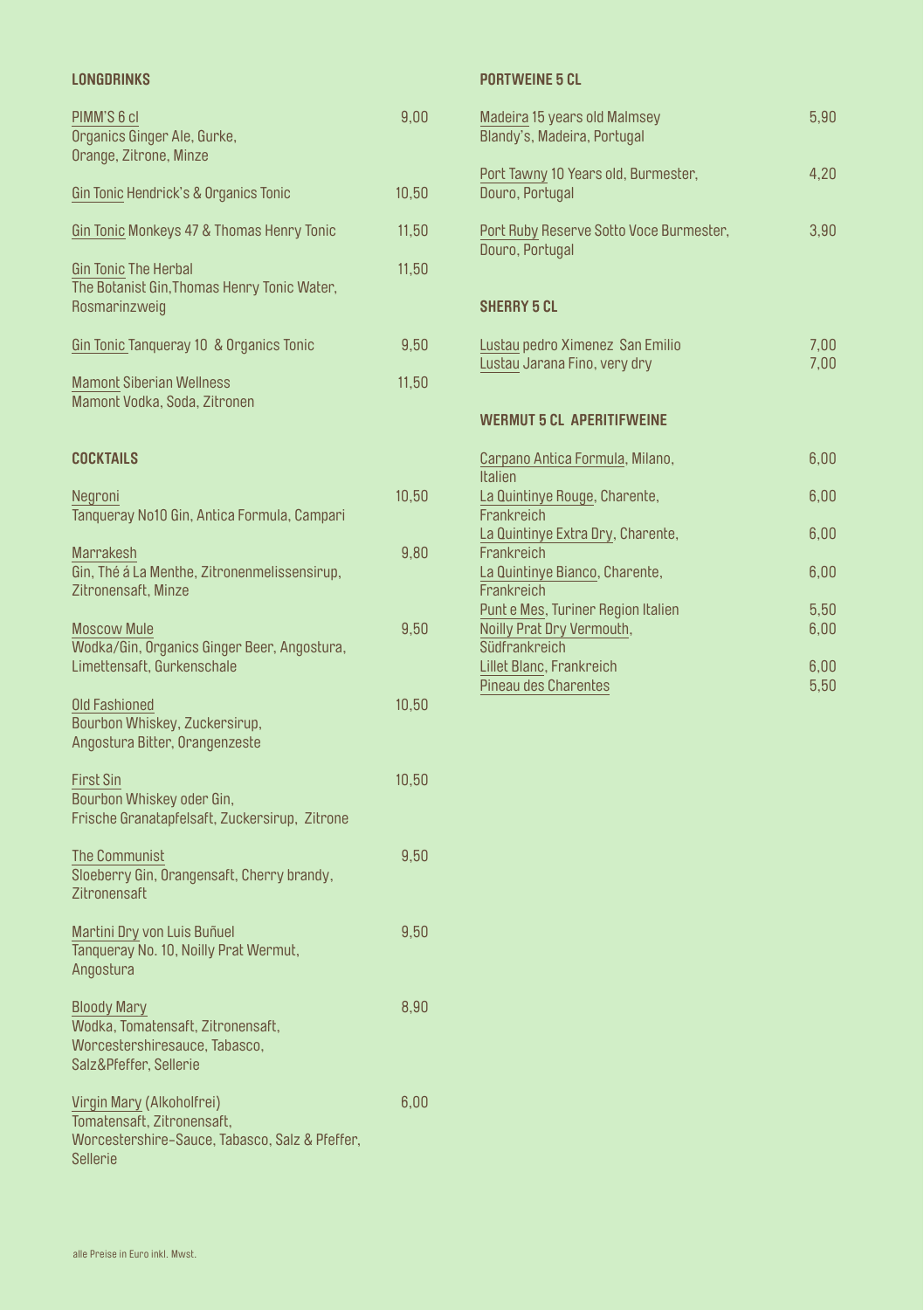## **WHISKY 4CL Single Malt Scotch**

| Glenmorangie 12 y Nectar d'or        | 11.00 |
|--------------------------------------|-------|
| Ardbeg 10 y Islay                    | 12.00 |
| Port Charlotte, Bruichladich, Islay, | 11.00 |
| Glenfiddich $15y$ ,                  |       |

### **Blended Malt**

| Monkey Shoulder, The Original,          | 9.00  |
|-----------------------------------------|-------|
| Schottland                              |       |
| Hibiki Japanese Harmony, Kansai Region, | 16.00 |
| Japan                                   |       |

### **WODKA 4 CL / FL.0,70**

| Mamont, Sibirien-Russland       | 9,00/150,00   |
|---------------------------------|---------------|
| Stolichnaya Original, Russland  | 7,00 / 110,00 |
| Grey Goose, Frankreich          | 10,00/150,00  |
| Cîroc, Ultra Premium Frankreich | 9,00/150,00   |

# **GIN 4 CL**

| The Botanist Islay Gin, Schottland         | 10,00 |
|--------------------------------------------|-------|
| Hendrick's Gin, Schottland                 | 9,00  |
| <b>Brokers Gin, Schottland</b>             | 7,00  |
| Tanqueray No.10, England                   | 8,00  |
| Monkey 47 Dry Gin, Schwarzwald,            | 13,00 |
| Deutschland                                |       |
| Blue Gin, Reisetbauer Österreich           | 8,00  |
| Sloeberry Blue Gin, Reisetbauer Österreich | 8,00  |
|                                            |       |

#### **RUM 4 CL**

| Brugal, 1888 Dominikanischen Republik | 12.60 |
|---------------------------------------|-------|
| Mount Gay Rum, Barbados               | 10.60 |
| Ron Zacapa, 23 y, Guatemala           | 10.60 |

#### **BRANDY/COGNAC 4 CL**

| Sarajilashvili XO, Georgien     | 18,00 |
|---------------------------------|-------|
| Sarajilashvili VSOP, Georgien   | 12,00 |
| Cardenal Mendoza Grand Reserva, | 9,00  |
| <b>Spanien</b>                  |       |
| Rémy Martin VSOP                | 10,00 |
|                                 |       |
|                                 |       |
| <b>TEQUILA/MEXIKO 2 CL</b>      |       |

| Tequila 1800, Reposado      | 5.00            |
|-----------------------------|-----------------|
| Don Julio Añejo.            | 6.50            |
| Clase Azul Tequila Reposado | FI.0.7 / 250.00 |

### **GRAPPA 2 CL**

| Grappa Moscato, Domenis, Friaul<br>Grappa Riserva, Domenis, Friaul<br>Berta Grappa Tre Soli Tre, Piemont | 3,90<br>4,50<br>12,00 |
|----------------------------------------------------------------------------------------------------------|-----------------------|
| <b>EDELBRÄNDE 2 CL</b>                                                                                   |                       |
| Pfau, Kärnten / Klagenfurt<br><b>Mostbirne</b><br>Zwetschke<br>Apfel vom Fass<br><b>Ribisel</b>          | 5,50                  |
| Gölles, Steiermark / Riegersburg<br>Alte Zwetschke                                                       | 6,50                  |
| Quitte                                                                                                   | 6,50                  |
| Williamsbirne                                                                                            | 5,50                  |
| Reisetbauer, Oberösterreich / Axberg<br>Weingarten Pfirsich                                              | 10,00                 |
| <b>Kirsche</b>                                                                                           | 8,00                  |
| Karotte<br>Vogelbeere                                                                                    | 8,00<br>8,00          |
| <b>ANISE 4 CL</b>                                                                                        |                       |
| Henri Bardouin Pastis                                                                                    | 5,50                  |
| <b>KRÄUTER-BITTERS 4 CL</b>                                                                              |                       |
| Nonino Amaro                                                                                             | 6,50                  |
| Averna<br>Averna Sour                                                                                    | 6,00<br>7,50          |
| mit Soda und Zitrone<br>Cynar                                                                            | 6,60                  |
| Aperol<br>Campari                                                                                        | 5,00<br>5,50          |
| EdelBitter                                                                                               | 10,00                 |
|                                                                                                          |                       |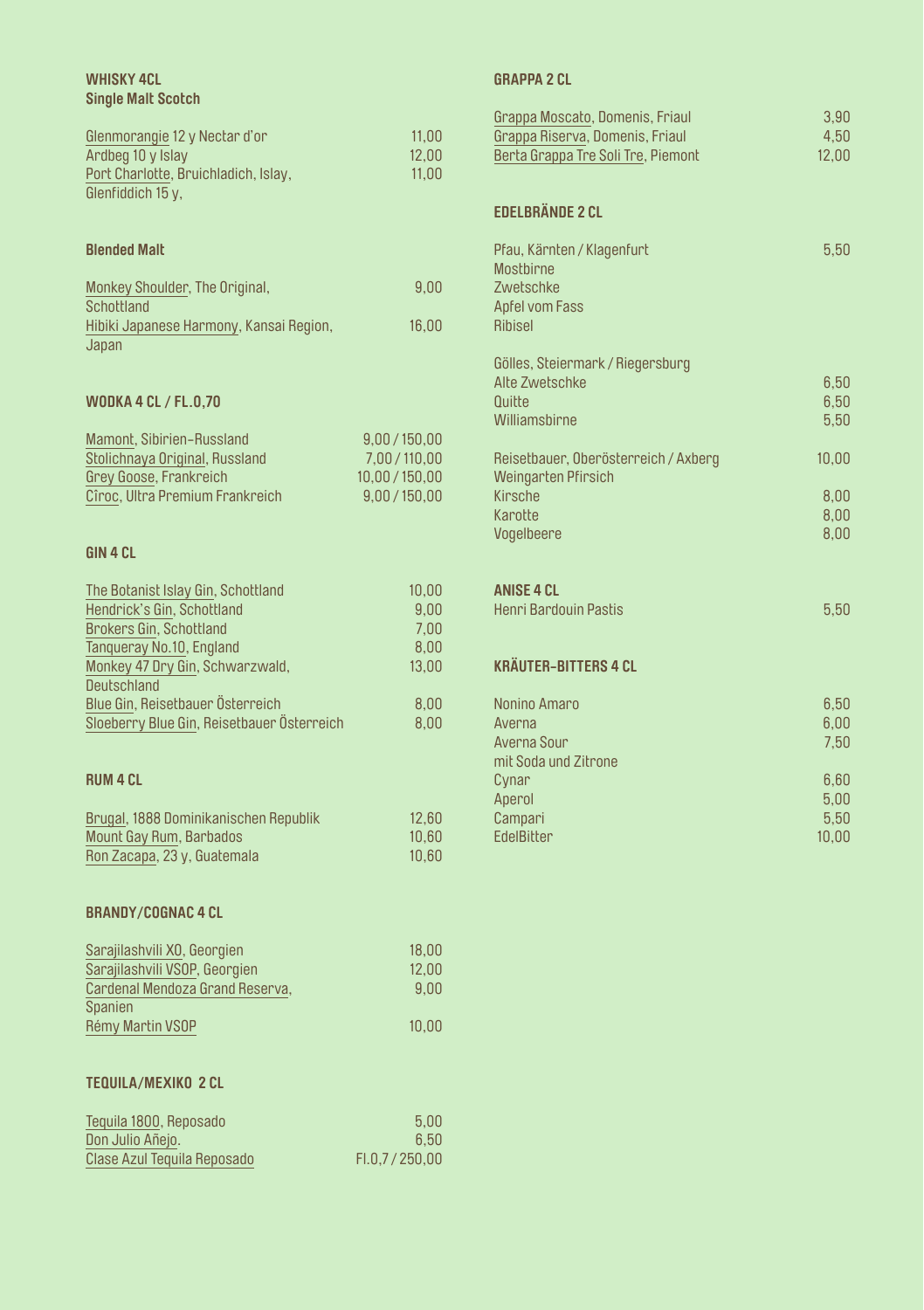# Selektion Weiß

Flasche 0,75l

| WFISSWFIN                                                                                            | Flasche<br>0,751 | Glas<br>1/81 |
|------------------------------------------------------------------------------------------------------|------------------|--------------|
| 2019 Goruli Mtsvane<br>Château Mukhrani - Kakhetien -<br>Georgien                                    | 35,00            | 5,90         |
| 2021 Gelber Muskateller Eichberg<br>Kollerhof - Harald Lieleg,<br>Leutschach                         | 28,00            | 4,90         |
| 2021 Grüner Veltliner FASS4<br>Bernhard Ott - Feuersbrunn                                            | 35,00            | 5,90         |
| 2021 Riesling Terrassen<br>Günter Brandl, Zöbing                                                     | 32,00            | 5,60         |
| 2021 Wiener Gemischter Satz<br>Mayer am Pfarrplatz, Wien                                             | 32,00            | 5,60         |
| 2021 Sauvignon blanc<br>Toni Perner, Süd-Steiermark                                                  | 29,00            | 5,00         |
| 2021 Gemischter Satz Kalkterrassen<br>Georg Prieler, Schützen am Gebirge,<br>Neusiedlersee-Hügelland | 32,00            | 5,60         |

| 2020 Grüner Veltliner Der Ott<br>Bernhard Ott, Feuersbrunn                   | 39,00 |
|------------------------------------------------------------------------------|-------|
| 2016 Grüner Veltliner SMA Kreutles<br><b>Emmerich Knoll, Loiben</b>          | 60,00 |
| 2019 Gelber Muskateller wild & free<br>Michi Wenzel, Neusiedlersee-Hügelland | 30,00 |
| 2019 Gelber Muskateller Sernauberg<br>Willi Sattler, Gamlitz                 | 45,00 |
| 2018 Gelber Muskateller SMA Hartberg<br>Franz-Josef Gritsch, Spitz           | 39,00 |
| 2017 Chardonnay Gloria<br>Andi Kollwentz, Neusiedlersee-Hügelland            | 72,00 |
| 2015 Riesling SMA Hollerin<br>Leo Alzinger, Loiben                           | 52,00 |
| 2019/20 Sauvignon blanc Sernauberg<br>Roland Riegelnegg, Süd-Steiermark      | 42,00 |
| 2020 Sauvignon blanc Gamlitz<br>Willi Sattler, Gamlitz                       | 32,00 |
| 2017 Zierfandler Mandel Höh'<br>Johann Stadlmann, Thermenregion              | 50,00 |
| 2018 Wiener Gemischter Satz Rosengartel<br>Fritz Wieninger, Wien             | 48,00 |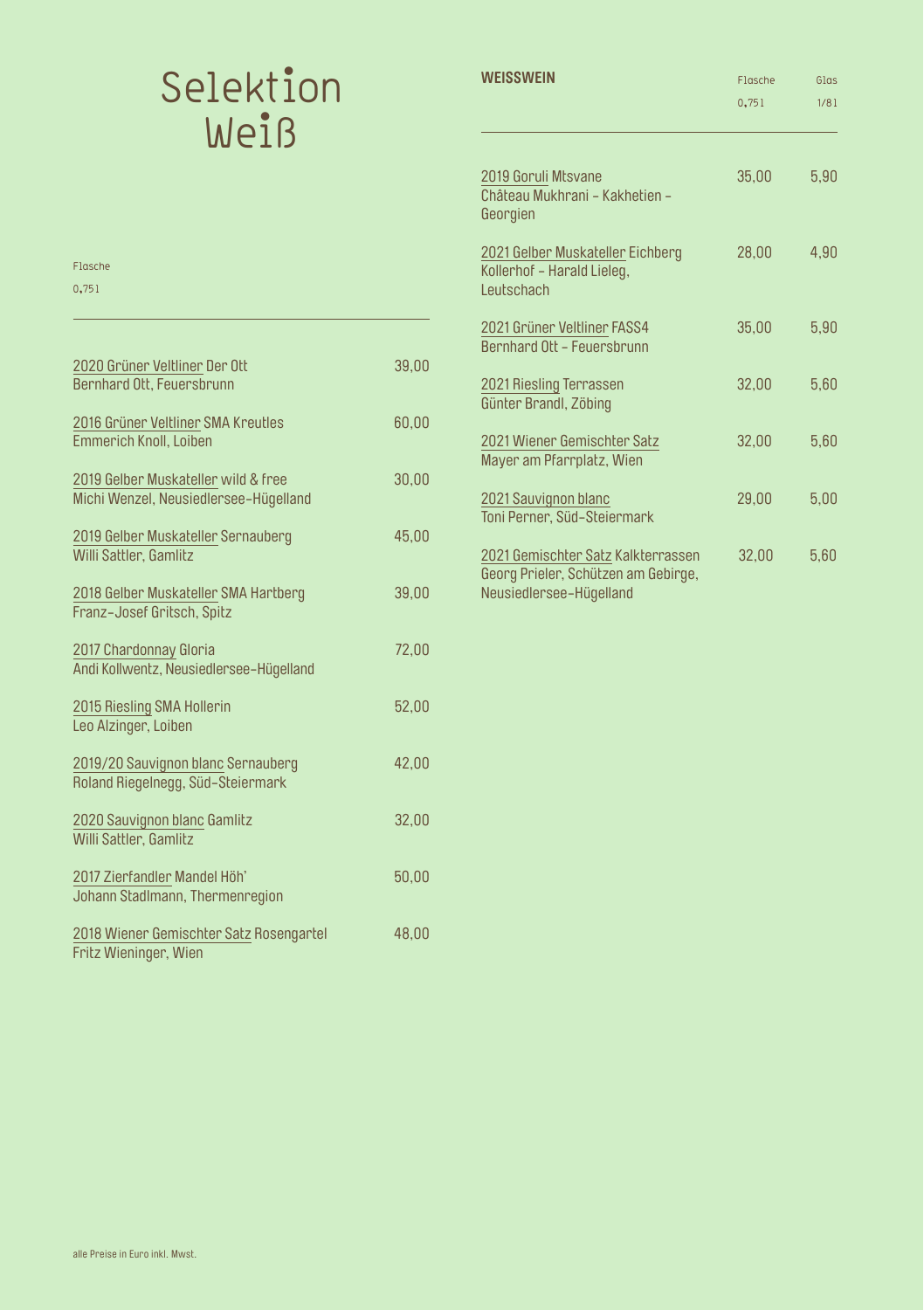# Selektion Rot

| ROTWEIN                                                                                                                                     | <b>Flasche</b> | Glas |
|---------------------------------------------------------------------------------------------------------------------------------------------|----------------|------|
|                                                                                                                                             | 0,751          | 1/81 |
| 2018 Saperavi<br>Château Mukhrani - Kakhetien -<br>Georgien                                                                                 | 37,00          | 6,40 |
| 2020 Zweigelt Goldberg<br>Werner Achs, Gols                                                                                                 | 28,00          | 4,80 |
| 2020 Blaufränkisch Rusterberg<br>Ernst Triebaumer, Rust                                                                                     | 32,00          | 5,50 |
| 2017 Château de Rieufret<br>Graves, Bordeaux, Frankreich                                                                                    | 35,00          | 6,00 |
| 2018 Feteasca Neagra<br>Corcova, Mehedinti, Rumänien                                                                                        | 37,00          | 4.60 |
| 2019 Meandro<br>Touriga Nacional, Tinta Roriz,<br>Touriga Franca, Tinta Barroca,<br>Tinta Amarela, Quinta do Vale Meao,<br>Do uro, Portugal | 37,00          | 6,40 |

| ROSE                                                        | Flasche | Glas  |
|-------------------------------------------------------------|---------|-------|
|                                                             | 0,751   | 1/81  |
|                                                             |         |       |
| 2021 Rosé St. Laurent/Pinot Noir<br>Hannes Haiden, Oggau    | 26,00   | 4,50  |
| Rosé Vinha Real<br>Quinta da Lixa, Vinho Verde,<br>Portugal | 26,00   | 4,50  |
| 2021 Colheita, Henrique Uva, Alentejo                       | 32,00   | 5.90  |
|                                                             |         |       |
| ROSE 0,751                                                  |         |       |
| 2021 Rosalie<br>Bernhard Ott, Feuersbrunn                   |         | 29,00 |
| 2021 Pink, Karl Holzapfel, Joching                          |         | 35,00 |

# Flasche

0,75l

| 2012 Blaufränkisch Goldberg<br>Georg Prieler, Neusiedlersee-Hügelland                     | 75,00 |
|-------------------------------------------------------------------------------------------|-------|
| 2015 Blaufränkisch Eisenberg<br>Uwe Schiefer, Süd-Burgenland                              | 73,00 |
| 2017 Pinot Noir Kleiner Wald<br>Michi Wenzel, Neusiedlersee-Hügelland                     | 45,00 |
| 2019 Rosso e Nero<br>CS/Merlot/Blaufränkisch/Zweigelt<br>René Pöckl, Mönchhof             | 45,00 |
| 2016 Steinzeiler<br>Cabernet Sauvignon/Blaufränkisch/ZW<br>Andreas Kollwentz, Großhöflein | 56,00 |
| 2017 Grassl Reserve<br>Zweigelt/Cabernet Sauvignon/Merlot<br>Philipp Grassl, Carnuntum    | 73,00 |
| 2017 Xur<br>Zweigelt/Blaufränkisch/St. Laurent<br>Werner Achs, Neusiedlersee              | 50,00 |
| 2014 Ried Gradenthal, Premium Edition                                                     | 48,00 |

Christian Fischer, Thermenregion